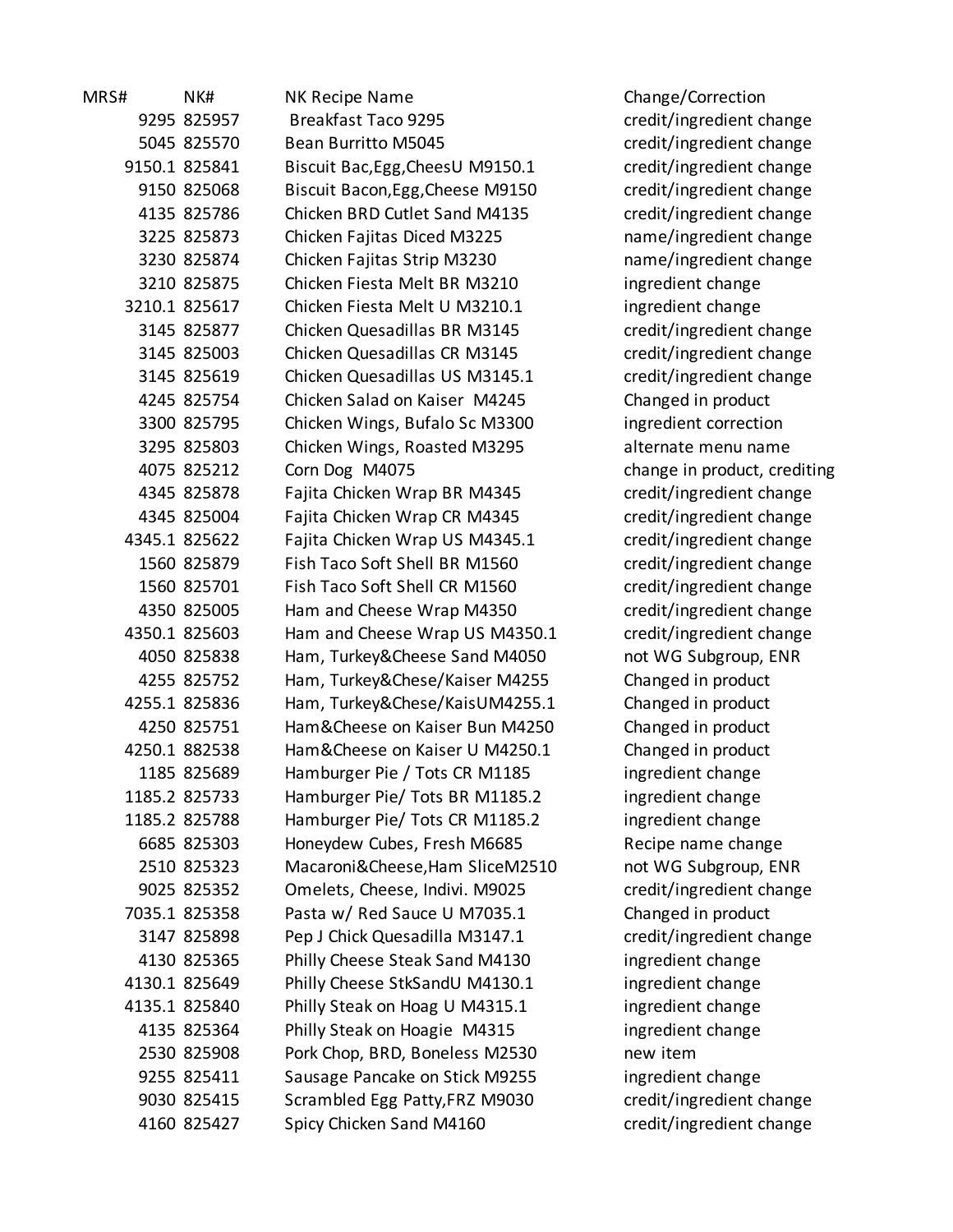| 5635 825430   | Spinach, Steamed, FRZ M5635    | Left out  |
|---------------|--------------------------------|-----------|
| 1210 825544   | Taco Pie M1210                 | credit/ii |
| 1210.1 825634 | Taco Pie USDA Foods MS1210.1   | credit/ii |
| 4355 825459   | Tuna Ranch Wrap M4355          | credit/ii |
| 4265 825753   | Tuna Salad on Kaiser Bun M4265 | Change    |
| 4360 825470   | Turkey & Cheese Wrap M4360     | credit/ii |
| 430.1 825652  | Turkey & Cheese Wrap U M4360.1 | credit/ii |
| 4270.1 825831 | Turkey & Cheese/Kaise UM4270.1 | Change    |
| 4270 825835   | Turkey & Cheese/Kaiser M4270   | Change    |
| 6190 825521   | Veg Juice, 4 oz Fruit Fl M6190 | Name c    |
| 6191 825904   | Veg Juice, 4 oz Tropical M6191 | Name c    |
| 6160 825477   | Vegetable Quesadilla M5160     | credit/ii |
| 5165 825007   | Vegetarian Wrap M5165          | credit/ii |
| 1095.1 825896 | Walking Tacos USDA M1095.1     | Alternat  |
| 4050.1 825837 | Ham, Turk&Cheese/SandU M4050.1 | not WG    |
| 1185 825547   | Hamburger Pie / Tots BR M1185  | ingredie  |
| 5100 825381   | Potato Rounds, Baked M6095     | ingredie  |
|               |                                |           |

credit/ingredient change credit/ingredient change credit/ingredient change Changed in product credit/ingredient change credit/ingredient change Changed in product Changed in product Name change, crediting Name change, crediting credit/ingredient change credit/ingredient change Alternate Menu Name chan 1 approx 1 and WG Subgroup, ENR ingredient change ingredient change